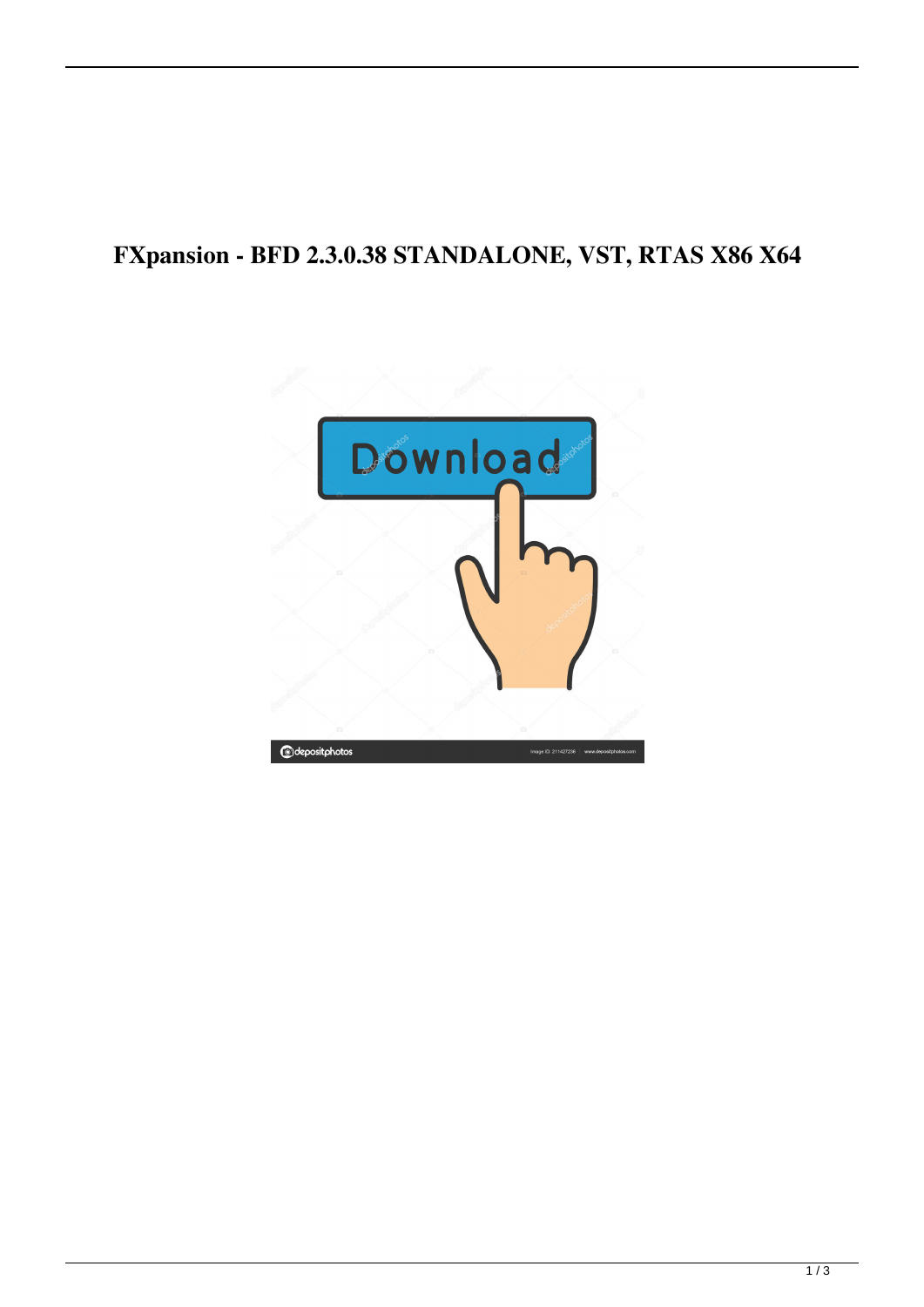GSi – GS-201 Tape Echo 1.1.3 (VST) [Win x86] -. (VST) [Win x86 x64] FXpansion – BFD 2.3.0.38 (STANDALONE, VST, RTAS) [Win x86 x64]  $\rightarrow$  . MOXA BASIC - VST AU RTAS AUv2 v3.1.1 - (Win x86 x64) (patch) FXpansion – BFD 2.3.0.38 (STANDALONE, VST, RTAS) [Win x86 x64]  $\rightarrow$  . FXpansion - BFD 2.3.0.38 Standalone, VST, RTAS x86 x64 BFD Drum 2.19.00.00 Apropos, VSAL Aion, VST, VST3, VST AU, RTAS ROUTE AU, LG, MOD, S3M, OGG VORBIS, M4V, MP4, DVI, MPA, SPL, PTMP, DSS, MIDI, VOC, ASF, AIF, AU, WAV, MUL, MODX, MODZ, DSP, TXT, SMF, XMF, FLAC, ALAC, ACC, CDA, DEX, DFF, DVI, DSF, DSV, DTS, MPA, M3U, M3U8, TMP, VOB, XVID, FLI, S3M, S3M2, S3M3, S3M4, S3M5, STM, M4A, MPC, IMC, OMC, OGM, MOS, MID, IMG, QTS, S3M, SMR, ST3, X3M, FLAC, AAC, AC3, AMR, AUD, AVI, AIF, ALAC, AMR-WB, APE, APK, CDS, DTS, DMF, DSF, DDP, DFF, DMX, DVI, DSF, DTS, DXS, DDP, DFF, DMX, DXF, DXS, DRP, DFF, DSS, DPM, DRC, EAC3, EFX, EMI, EXR, FLAC,